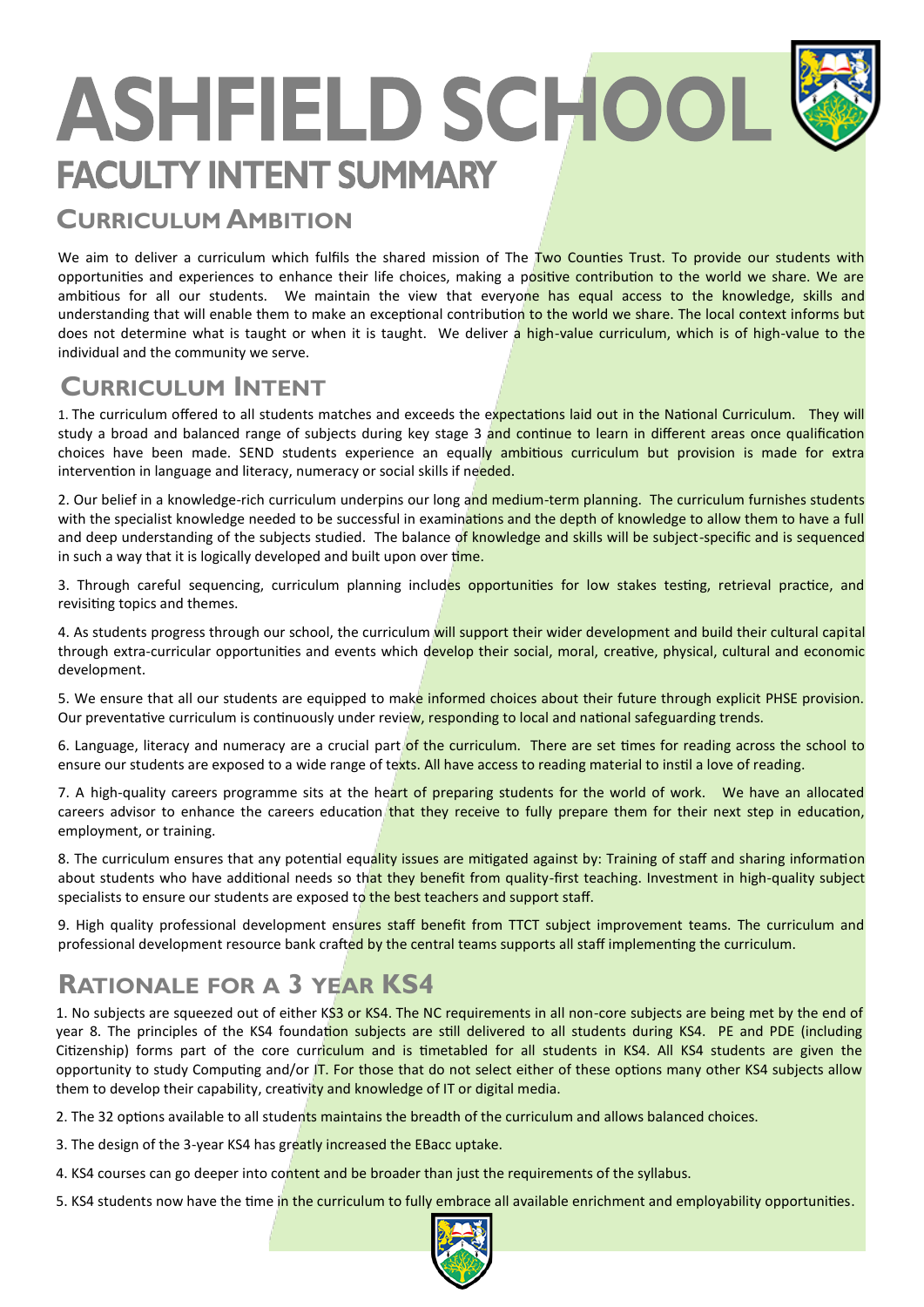## **ADT**



While the ADT faculty address all aspects of the school intent policy it is well placed to make a major contribution in certain areas. In their journey across ADT the **creative development** is an area of strength with students being encouraged to put their own personal style onto their work. The development of **cultural capital** is well served, particularly in Art, with KS3 projects such as Van Gogh Landscapes and the Mexican Day of the Dead. In all subject areas in ADT students study artist and design movements. Practical work is a dominant feature in all year groups, but particularly years 7, 8 and 9 where transferable skills such as problem solving, resilience, communicating in different forms, experimenting, analysis and evaluating are all developed. The

Bloom's taxonomy Design Briefs, a feature of all practical work assignments, contribute greatly to the students development of **language and literacy**. The curriculum responds to the **changing employment landscape**, allowing students to experience engineering and a range of masterclasses that extend their understanding. To promote the **moral and physical development** of the students, Food Technology considers dietary needs, and the physical and mental effects of a healthy balanced diet.

#### **ENGLISH**



While the English faculty address all aspects of the school intent policy it is well placed to make a major contribution in certain areas. This extends beyond the obvious development of **language and literacy** (reading, writing, listening and speaking) to include the development of the **cultural capital** of the students, particularly through the choice of texts. The faculty want students to experience a broad and rich variety of texts so that they can appreciate different perspectives and develop a wider and more ambitious vocabulary through which to express their own ideas and opinions. The curriculum is ambitious for all and meets individual

needs, through differentiation, and by providing **extra intervention in language and literacy** with strategies such as Hackney Literacy. Progression and transition are at the forefront of the faculty's current planning. In KS3 the focus is on ensuring the curriculum broadens the breadth and depth of knowledge and understanding of how language works from KS2. A lot of time is spent on reading – whether this is in class or in specific library lessons. The focus is on ensuring basic comprehension skills and strategies are combined with teaching students how to analyse and evaluate the ways in which writers' use language for particular effect. It also encourages students to use this knowledge when writing themselves and to appreciate how writers' craft and construct texts deliberately. The three Year KS4 allows Year 9 students to build upon the skills of KS3 whilst starting to apply them to more rigorous assessment models based on GCSE assessment objectives.

#### **HUMANITIES**



While the Humanities faculty address all aspects of the school intent policy it is well placed to make a major contribution in certain areas. The extensive range of fieldwork opportunities and residential visits that the faculty offer greatly develops the **cultural capital** of the students. Destinations include both local and once in a lifetime experiences (Borneo and Iceland). Debating, particularly in Ethics and Philosophy (EP), also contributes to the development of this aspect. Lesson content, especially in Geography and EP where many of the topics are of global significance, is designed to widen the horizons of the students. All three Humanities disciplines teach content which strongly promote the **moral development** of the students, covering topics as

diverse as conflict, sustainability and the viewpoints of other cultures. The development of **language and literacy** is widespread with all three disciplines teaching the skills and stamina to write at length, write comparisons and write evaluations.



While the IT faculty address all aspects of the school intent policy it is well placed to make a major contribution in certain areas. The IT faculty ensures that students are computer literate, enjoy and feel confident with computers. All students will be exposed to computers during lessons and encouraged to access computers outside of school time. This helps meet the individual needs of all students and prepares them for the **changing employment landscape**. KS3 lessons provide a solid grounding in IT with students experiencing a taste of all elements and concepts and how they are applied to different situations of core IT. By the end of the key stage they will all have experienced MS packages, use of code and creative software. This provides continuity

and progression into KS4 where there are two clear pathways, computing or creative media. Students pursuing computing will learn a computer language, understand how computing systems work and develop their **numeracy**. Students pursuing creative media will become accomplished in the use of Photoshop and website design, showcasing their **creative development**. The faculty are strongly aware of their responsibility to develop E-safety. This is given a particular priority in year 7, both within curriculum time and by the delivery of assemblies.

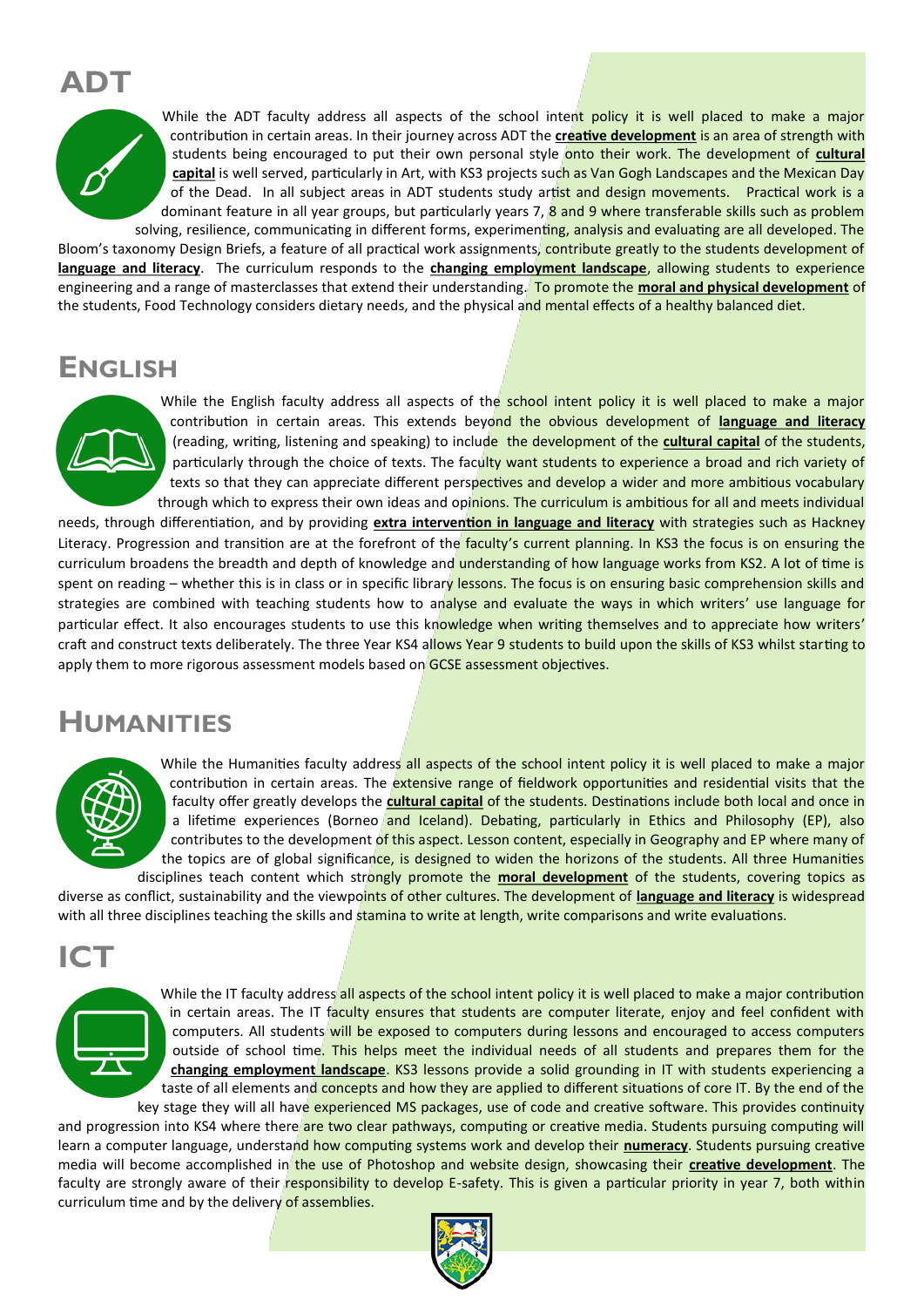## **MATHS**



While the Maths faculty address all aspects of the school intent policy it is well placed to make a major contribution in certain areas. In addition to **numeracy,** the **personal and economic development** of the students are addressed throughout their 5 year journey through Maths. The focus on problem solving and reasoning is first encountered at KS3; in the Mastery Style Curriculum, it is developed further in KS4 and 5 where knowledge is extended and applied to new situations. This approach has enabled students to develop discussion skills, build resilience and strengthen their understanding in an appropriately challenging environment. The employability contribution made by Maths is two pronged; subject specific content that students

will apply in the work place and also essential softer skills that are developed whilst studying Maths at all levels, both of which will see students secure a better future. The improvement in outcomes over time has contributed to an increased number of students reaching the basics and higher EM qualification which is the gateway to level 3 qualifications and apprenticeships.

#### **MFL**



While the Languages faculty address all aspects of the school intent policy it is well placed to make a major contribution in certain areas. The most notable of these is the development of **cultural capital**, particularly in KS3 where students are exposed to the cultures of the countries that speak the languages they are studying (French, Spanish or German). This development of cultural capital builds throughout KS4 where there are regular projects on these countries covering topics such as food, customs and literature. The faculty work hard in raising the students awareness that they are global citizens and in creating a sense of authenticity for

the place of target language. The **development of language** and communication is also a significant part of the curriculum with vocabulary and listening skills becoming increasing sophisticated over the 5 years, with the latter built into every KS4 lesson. All three Languages are offered at KS5 for students who wish to continue their study of the subjects.

## **PEPA**



While the PEPA faculty address all aspects of the school intent policy it is well placed to make a major contribution in certain areas. In PE the **physical and social development** and in Performing Arts the **cultural**  and creative development are areas which are strongly developed. Both PE and Performing Arts offer a huge variety of taught activities and PEPA respond well to the developing needs and interests of the students, regularly integrating new opportunities into their formal curriculum. Extra-curricular opportunities are a huge part of the faculty and through a myriad of Clubs, Teams and Events they showcase the value that the school

places on the informal curriculum. The PEPA curriculum is largely performance based with students developing knowledge and skills through practical activities. There is a common thread running through all areas with a clear model of: respond to a stimulus, prepare a response, perform and evaluate. As students progress through the key stages the ratio of practical to theory reduces slightly, proportionate to the requirements of any qualification studied.

#### **SCIENCE**



Whilst the Science faculty address all aspects of the school intent policy, it is well placed to make a major contribution in certain areas. All three science disciplines, through the curriculum, including "working scientifically" give students the opportunity to develop their **numeracy** and mathematics; using measures, unit conversion, standard form, applying algebra, as well as collecting, graphical presentation and analysis of data. Development of students **language and literacy** through the introduction and application of scientific vocabulary, written extended responses and evaluative skills, and at KS5 the EPQ. Students have many

opportunities to widen their horizons; inside the classroom to encounter national and global topical news through the curriculum, national science week, project weeks at KS3 and Employability week; outside the classroom through opportunities such as KS3 STEM club, the CREST award, and various trips such as KS3 and KS5 Perlethorpe Ecology field trips, KS5 Aberystwyth field trip, National Space centre, KS4 medical careers day and others. In addition, Biology specifically provides opportunities for students to learn about their **physical development** in units such as Healthy Lifestyles (Y8), Infection and Response and Homeostasis (KS4). The **moral development** of students as well as responding to societal changes is embedded in many curriculum topics and discussed across all science disciplines. This is seen across all key stages in topics such as the use of energy resources in Physics, alternative fuels in Chemistry, the use of STEM cells and opinions around vaccinations in Biology. The faculty has introduced termly project weeks at KS3. For year 7, these include studying the life of an astronaut, forming a mission to Mars and looking at the worlds' oceans. For year 8, this moves onto the science of medicine and vaccinations, planning a fully renewable-energy house and exploring the sea floor.